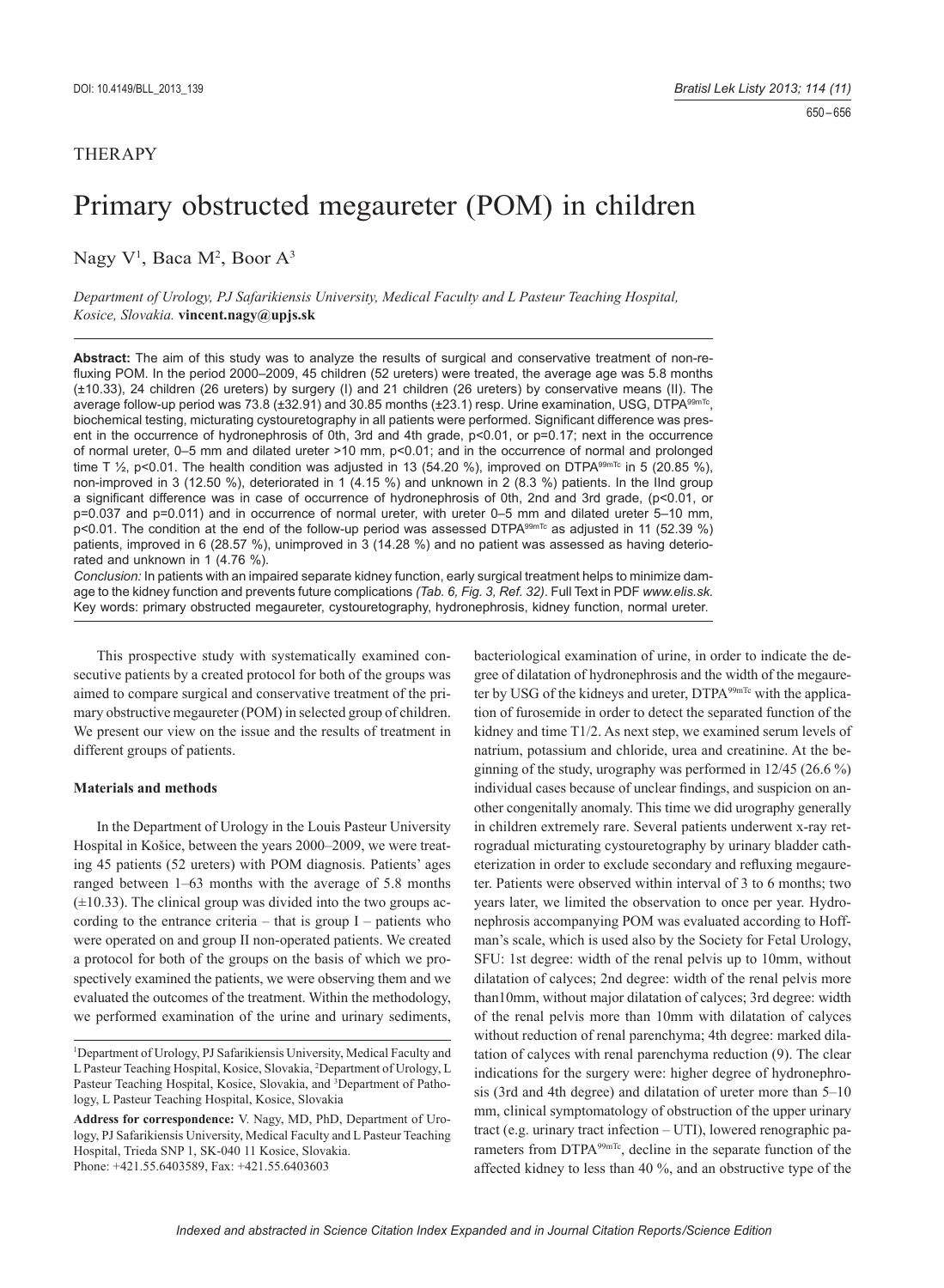renographic curve with T ½ more than 20 min. The clear indication for the conservative procedure and active observation was a lower grade of hydronephrosis (1st a 2nd grade) and width of the ureter <5 mm, asymptomatic development accompanying higher grade of hydronephrosis without damage to separated function of the affected kidney and non-obstructive type of the renographic curve on DTPA99mTc. ATB treatment was indicated in case of UTI. Antibiotics were indicated prophylactically with the 3rd and 4<sup>th</sup> grade of hydronephrosis while finding in the urine was negative, and before surgery. Megaureter was detected on prenatal USG in 8 (38.10 %), on postnatal USG in 11 (52.4 %) children, incidentally by an urological examination for phimosis by 1 (4.75 %) and in another individual (4.75 %) incidentally during general examination for anaemia. Within the 1<sup>st</sup>. group, 24 patients were operated (26 ureters) at the age of 2–64 months, on average 10. 08 months  $(\pm 16.27)$ , from these 17 (70.8 %) were boys and 7 (29.17 %) were girls. POM was left-sided in 17 (70.8 %) children, it was rightsided in 5 (20.83 %) and on both sides in 2 (8.33 %). Megaureter was diagnosed on prenatal USG in 5 (20.83 %) and on postnatal USG in 14 (58.34 %) patients. In 5 children (20.83 %) POM was diagnosed on the basis of clinical symptomatology. During the operation, we performed excision of the expanded ureter with the stenosis of the terminal section, six times with the modelling of the ureter according to Hendren and reimplantation mostly according to Paquin, twice according to Cohen. Within the IInd group of non-operated, 21 patients (26 ureters) were actively observed, at the age of 1–16 months with an average age of 3.14 months  $(\pm 4.15)$ , 17 of them (80.95 %) were boys and 4 (19.05 %) of them were girls. The POM was left-sided in 8 (38.10 %), right-sided in 8 (38.10 %) and on both sides in 5 (23.8 %) patients. The indication for the change from conservative treatment to surgery was the presence of the clinical symptoms due to obstruction of the upper urinary tract, the grade of hydronephrosis was deteriorated and the dilatation of ureter deteriorated, deterioration of separated function during the observation by more than 10 % and obstructive type of the renographic curve with  $T\frac{1}{2}$  more than 20 min on DTPA<sup>99mTc</sup>. The periods of observation of the children who were operated from  $3-110$  months, on average 73.8 months  $(\pm 32.91)$ . Two patients after operation ignored all medical checks, although they were given a written notice. Within the group consisting of 21 non-operated and actively observed patients (26 ureters), the period of observation was from 3–97 months on average 30.85 months  $(\pm 23.10)$ . Temporary percutaneous nephrostomy was performed on one patient, the indication was a decrease of the separated function of the affected kidney under 30 % due to renal insufficiency. At the end of the observation period, we evaluated conditions as: 1) Adjusted (negative finding in the urine,  $0$ –1st grade of hydronephrosis, normal renographic parameters, and  $DTPA<sup>99mTc</sup>$ ). 2) Improved (negative finding in the urine, improved stage of the hydronephrosis, improved renographic parameters, and DTPA<sup>99mTc</sup>). 3) Non-improved, stabilised (negative finding in the urine, non-deteriorated, stabilised grade of the hydronephrosis, non-deteriorated, stabilized renographic parameter, and DT- $PA<sup>99mTc</sup>$ ). 4) Deteriorated (positive finding in the urine, deteriorated grade of hydronephrosis, deteriorated renographic parameters). In

order to test differences between the frequencies of the occurrence of individual parameters, we used  $\chi^2$  test and in cases, when the frequencies of the occurrence were lower than 5, besides this, we also used Fisher–Yate's correction, or Fisher's exact test. Qualitative variables are described by average value, the valuation of which is the arithmetic average and selective standard deviation. In order to test the hypothesis of equality of average values we used the unpaired T test. The differences we consider significant are those on significance level  $p < 0.05$ . Patients with ipsilateral vesicoureteral reflux, and secondary megaureters in both groups were excluded from this analysis.

## **Results**

## *Group of surgically treated patients*

Within the group I consisting of 24 operated patients (26 ureters), 12 (50 %) patients were diagnosed with 4th grade of hydronephrosis, thereof 1 time on both sides and 12 (50 %) patients were diagnosed with 3rd grade, thereof 1 time on both sides. In 5 (20.85 %) patients, the width of ureter was more than 5 mm and less than 10 mm, thereof once on both sides. In 19 (79.15 %) patients, the width of ureter was more than 10 mm, once on both sides. 14 (58.3  $\%$ ) patients with confirmed POM, thereof seven with DTPA<sup>99mTc</sup> and another seven with urography were indicated surgery treatment on the ground of clinical complications, i.e. due to deterioration of renal function, acute pyelonephritis, renal colic and persistent UTI. In 5 (20.8 %) patients, the surgery was indicated on the ground of diagnosed obstruction of megaureter by DTPA $^{99mTc}$  with furosemide and with 3 patients (12.5 %) after urographical examination. Two patients who were operated on (8.4 %) underwent DTPA scan and urography. All of these patients were diagnosed with the 3rd and 4th grade of hydronephrosis (Tab. 1). Parameters observed in the group of surgically treated patients before the operation and at the end of the observation period are summarised in Table 2. Statistically significant difference before the surgery and at the end of the observation period was present in the occurrence of hydronephrosis of 0th, 3rd and 4th grade, p<0.01, or p=0.17; next in the occurrence of no dilated ureter, 0–5 mm and dilated ureter  $>10$  mm,  $p<0.01$ ; and in the occurrence of normal time T  $\frac{1}{2}$  and prolonged time T  $\frac{1}{2}$ , p<0.0, and better renal function. No statistically significant difference was found within the comparison of the separated function of kidneys. At the end of the observation period, the health condition was adjusted in 13 (54.20 %), improved on DTPA $99mTc$  in 5

**Tab. 1. Group of surgically treated patients.**

| $n = 24$                           | Number $(\% )$ |
|------------------------------------|----------------|
| Degree of hydronephrosis 4         | 12(50)         |
| Degree of hydronephrosis 3         | 12(50)         |
| Width of the ureter $5-10$ mm      | 5(20.85)       |
| Width of the ureter $>10$ mm       | 19(79.15)      |
| Clinical symptomatology            | 14(58.3)       |
| Dynamic scintigraphy               | 5(20.8)        |
| Urography                          | 3(12.5)        |
| Dynamic scintigraphy and urography | 2(8.4)         |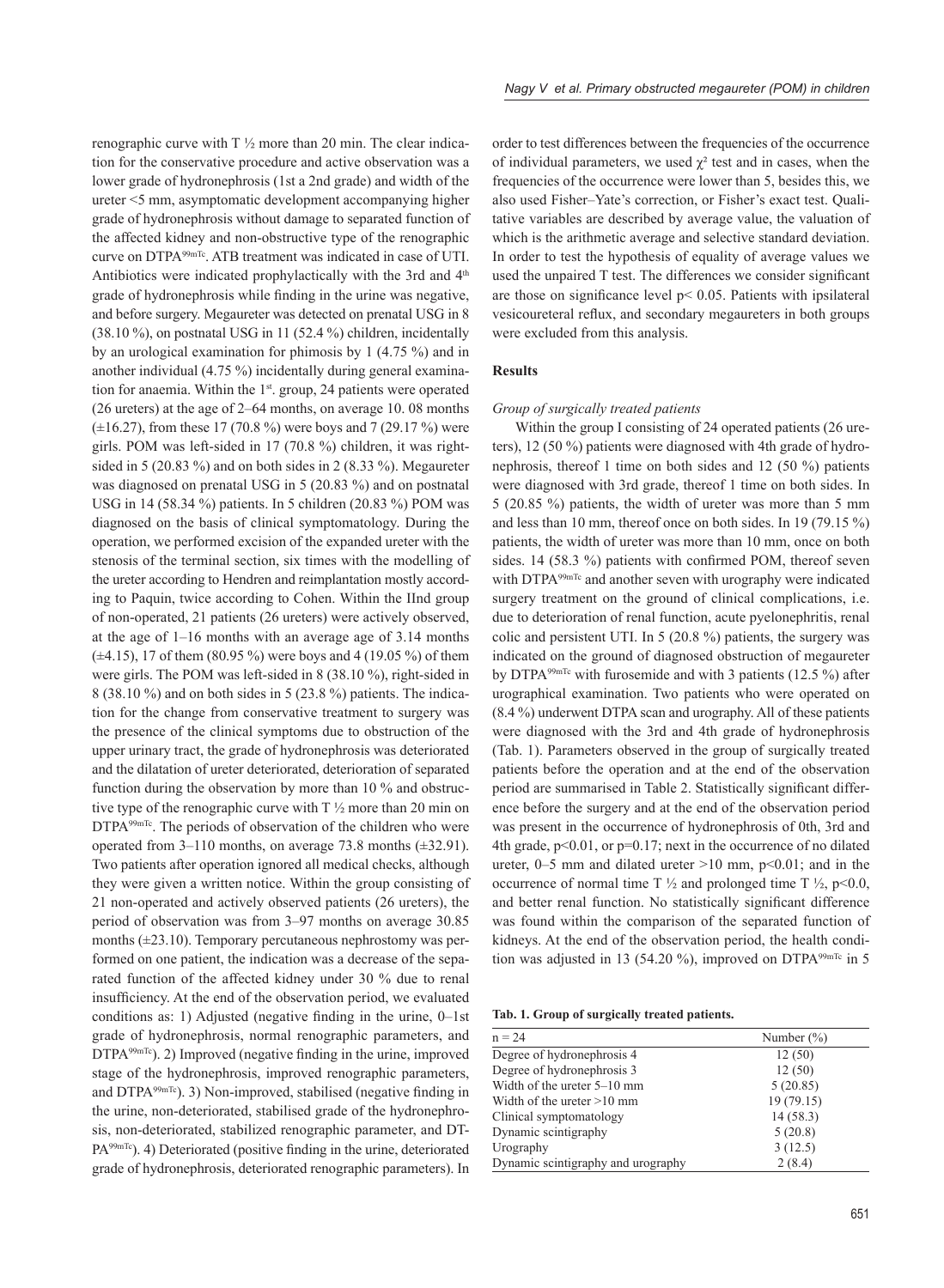#### 650 – 656

**Tab. 2. Parameters observed in the group of surgically treated patients before operation and at the end of observed period (n=24).**

| <b>Before operation</b>      | At the end of the observed period                   |  |  |
|------------------------------|-----------------------------------------------------|--|--|
| Age at the time of operation | <b>Observed period</b>                              |  |  |
| $2-64$ months                | from 3 to 110 months                                |  |  |
| average 10.08 SD 16.27       | average 73.8 months SD 32.91                        |  |  |
| Degree of hydronephrosis     |                                                     |  |  |
| 0 <sub>th</sub> 0            | 0th13(54.15%) Improved 20 (83.34%)                  |  |  |
| 1st <sub>0</sub>             | 1st2 (8.3%) Unchanged 1 (4.16%)                     |  |  |
| 2nd0                         | 2nd1 (4.15%) Deteriorated 0                         |  |  |
| 3rd12 (50%)                  | 3rd4 (16.65%)                                       |  |  |
| 4th12 (50%)                  | 4th1 (4.15%)                                        |  |  |
|                              | Unclassified $3(12.5\%)$                            |  |  |
| Width of the ureter in mm    |                                                     |  |  |
| $0 - 5:0$                    | $0-5$ : 16 (66.7%) Improved: 19 (79.17%)            |  |  |
| $5 - 10$ : 5 (20.85%)        | 5–10: 4 (16.6%) Unchanged: 2 (8.33%)                |  |  |
| $>10$ : 19 (79.15%)          | $>10$ : 1 (4.2%) Deteriorated: 0                    |  |  |
|                              | Unclassified: $3(12.5\%)$                           |  |  |
| <b>Separated function</b>    |                                                     |  |  |
| Standard: 9 (37.5%)          | Standard: 12 (50%) Improved: 6 (25%)                |  |  |
| Marginal: 1 (4.2%)           | Marginal 2 (8.33%) Unchanged: 10 (41.67%)           |  |  |
| Damaged: 4 (16.7%)           | Damaged: 2 (8.33%) Deteriorated: 0                  |  |  |
|                              | Unclassified: $2(8.33\%)$                           |  |  |
| Unexamined:10 (41.6%)        | Not examined: 6 (25%)                               |  |  |
| $T \frac{1}{2}$              |                                                     |  |  |
| Standard: 0                  | Standard: 10 (41.7%) Improved: 11 (45.8%)           |  |  |
| Marginal: 3 (12.5%)          | Marginal: 6 (25%) Unchanged: 6 (25%)                |  |  |
| Extended: 11 (45.8%)         | Extended: 2 (8.3%) Deteriorated: 1 (4.2%)           |  |  |
| Unexamined: 10 (41.7%)       | Unexamined: $6(25%)$                                |  |  |
| Finding in the urine:        |                                                     |  |  |
| Posit. 14 (58.3%)            | Posit.: 0                                           |  |  |
| Creatinemy:                  |                                                     |  |  |
|                              | $1.1.00 (0.600)$ at $1.1.1$ and $1.1.1$ and $1.0.1$ |  |  |

Standard: 23 (95.8%) without deterioration during and at the end of the observation

Increased: 1 (4.2%) with improvement after nephrostomy and at the end of observation

**Tab. 3. Assessment of the state of surgically treated patients at the end of the observation period.**

| $n = 24$                | Number $(\% )$ |  |
|-------------------------|----------------|--|
| Adjusted:               | 13 (54.20)     |  |
| Improved:               | 5(20.85)       |  |
| Unimproved, stabilised: | 3(12.50)       |  |
| Deteriorated:           | 1(4.15)        |  |
| Unclassified:           | 2(8.30)        |  |

(20.85 %), non-improved stabilised in 3 (12.50 %), deteriorated in one (4.15 %) and unknown in 2 (8.30 %) patients (Tab. 3). Antibiotic prophylaxis was begun routinely in all patients surgically treated. Successful operated patients are presented on the Figures 1 and 2. Histological findings from the excised parts of ureters predominantly proved muscle fibrosis, chronic inflammatory cellulitis, and areas of fibrosis lapsing to hyalinosis, round-cell cellulitis, and tissue multiplification. Muscularis propria presented muscle sheaves with strips of collagen tissue consisting mostly of circularly aligned fibers and less often longitudinal muscle sheaves (Tab. 4) (Fig. 3).One patient at the age of 10 days diagnosed with hydronephrosis of the 4th grade with a functional solitary kidney and multicystic dysplasia of the collateral kidney with progression of renal insufficiency (creatinine in serum from



**Fig. 1. IVU image before (A) and after the operation (B) of the obstructive megaureter in a solitary kidney.**



**Fig. 2. IVU before (A) and after operation (B) of the left-sided obstructive megaureter.**

197.5 to 261.6 μmol/l, kalium in serum 6.5 to 4.9 mmol/l, metabolic acidosis corrected by bicarbonates) underwent nephrostomy by punction followed by successive repair of metabolic disruption. He was operated after three months of urinary diversion via nephrostomy, currently with improved renal insufficiency. Three patients underwent reoperation (12.5 %), one of them underwent three operations altogether. The reasons for reoperation included the persisting hydronephrosis of 4th grade and the dilatation of ureter. Two out of three patients overcame acute pyelonephritis; the third patient with solitary kidney underwent reoperation two times. In two patients, the failure was due to stricture of ureterocystoneostomy after neoimplantation of ureter. One of the reasons

|  |  | Tab. 4. Histological examinations of excised ureters. |  |  |  |
|--|--|-------------------------------------------------------|--|--|--|
|--|--|-------------------------------------------------------|--|--|--|

| $n = 24$                                              | Number $(\%)$ |
|-------------------------------------------------------|---------------|
| Fibrosis of the muscle                                | 9(37.5)       |
| Chronic inflammatory cellulitis, collagen tissue      | 5(20.83)      |
| Areas of fibrosis possibly lapsing to hyalinosis, and | 4(16.67)      |
| round-cell cellulitis                                 |               |
| Fibrosis of the muscle and tissue multiplification    | 4(16.67)      |
| Muscle hypertrophy                                    | 2(8.33)       |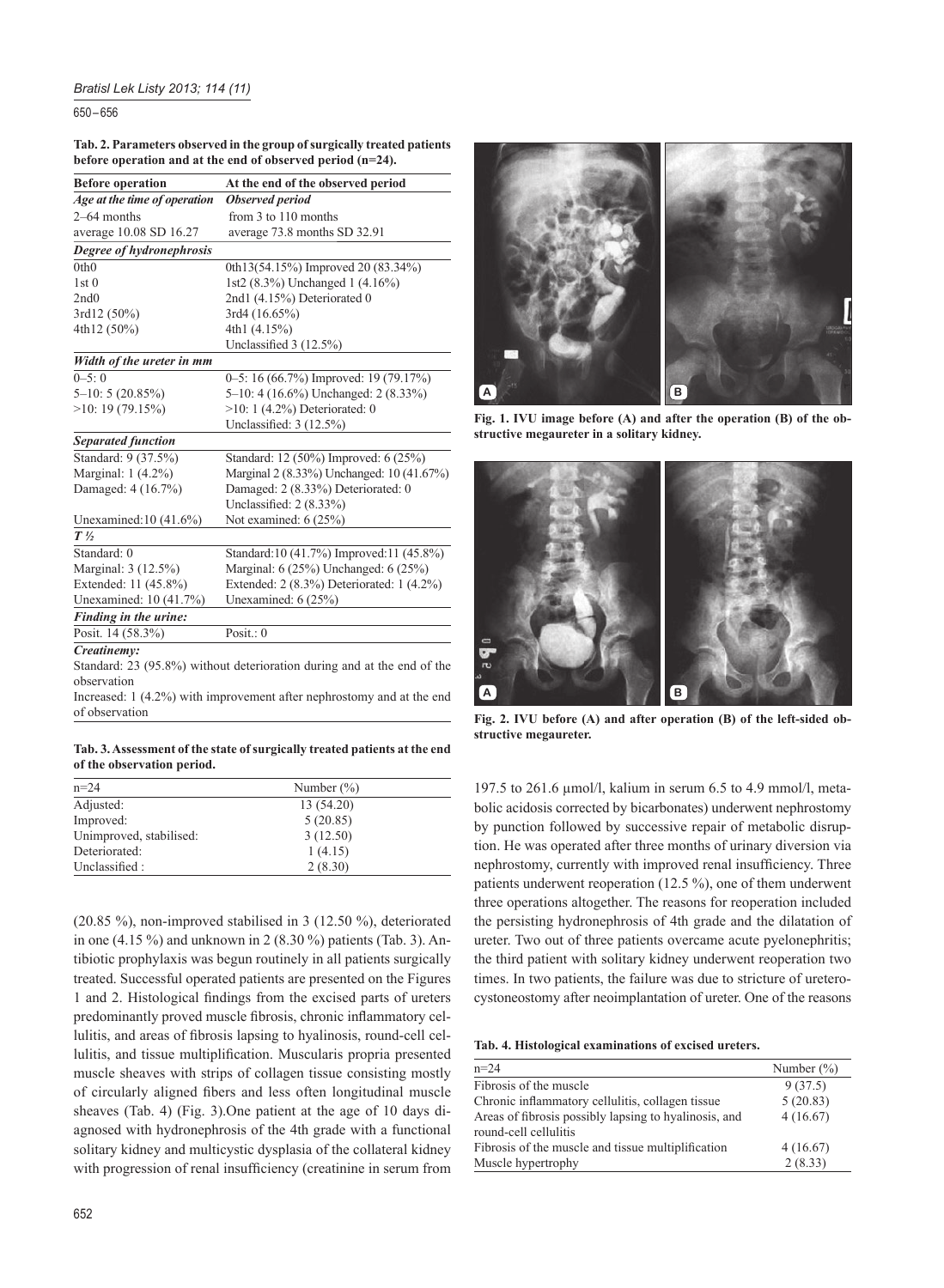



Fig. 3. Histopathological finding of an excised megaureter. HE. Mag**nifi cation 400 times.**

for reoperation was decompensation of obstructive megaureter with disturbed peristalsis that was not improved even after removal of the obstruction in the vesicoureteral conjunction. The same reasons were implied also with the third patient who was re-operated with the solitary kidney. At the end of the observation period, conditions of all patients were evaluated as unimproved, but stabilized. One patient, who underwent control examination

**Tab. 5. Parameters observed in the group of conservatively treated patients at the beginning and at the end of the observed period (n=21).**

| At the beginning          | At the end of observed period                                                |
|---------------------------|------------------------------------------------------------------------------|
| Age                       | <b>Observed period</b>                                                       |
| $1-16$ months             | 3 to 97 months.                                                              |
| average 3.14              | average 38.15                                                                |
| SD 4.15                   | SD 23.1                                                                      |
| Degree of hydronephrosis  |                                                                              |
| 0.0                       | 0. 11 (52.39%) Improved: 16 (76.19%)                                         |
| $1.2(9.52\%)$             | 1.4 (19.05%) Unchanged: 3 (14.29%)                                           |
| $2.8(38.10\%)$            | 2. 2 (9.52%) Deteriorated: 1 (4.76%)                                         |
| $3.11(52.38\%)$           | $3.3(14.28\%)$                                                               |
| 4.0                       | 4.0                                                                          |
|                           | Unclassified: $1(4.76%)$                                                     |
| Width of the ureter in mm |                                                                              |
| $0 - 5:0$                 | $0 - 5$ : 14 (66.7%) Improved: 17 (80.95%)                                   |
| $5-10$ : 14 (66.7%)       | 5 -10: 4 (19.05%) Unchanged: 3 (14.29%)                                      |
| $>10$ : 7 (33.3%)         | $> 10: 2 (9.5%)$ Deteriorated: 0                                             |
|                           | Unclassified: 1 (4.76%)                                                      |
| <b>Separated function</b> |                                                                              |
| Standard: 18 (85.72%)     | Standard: 19 (90.48%) Improved: 2 (9.52%)                                    |
| Marginal: 1 (4.76%)       | Marginal: 1 (4.76%) Unchanged: 18 (85.72%)                                   |
| Damaged: 1 (4.76%)        | Damaged: 0 Deteriorated: 0                                                   |
| Unexamined: 1 (4.76%)     | Unexamined: 1 (4.76%)                                                        |
| $T\frac{1}{2}$            |                                                                              |
| Standard: 9 (42.86%)      | Standard: 12 (57.15%) Improved: 6 (28.57%)                                   |
| Marginal: 2 (9.52%)       | Marginal: 5 (23.8%) Unchanged: 14 (66.67%)                                   |
| Prolonged: 9 (42.86%)     | Prolonged: 3 (14.28%) Deteriorated: 0                                        |
| Unexamined: 1 (4.76%)     | Unexamined: 1 (4.76%)                                                        |
| Finding in the urine:     |                                                                              |
| Posit.:5 (23.8%)          | Posit.: 0                                                                    |
| Creatinemy:               |                                                                              |
|                           | Standard: in all patients at the beginning and at the end of the observation |

| Tab. 6. Assessment of the state in the group of conservatively treated |  |
|------------------------------------------------------------------------|--|
| patients at the end of the observed period.                            |  |

| $n=21$                  | Number $(\% )$ |  |
|-------------------------|----------------|--|
| Adjusted:               | 11(52.39)      |  |
| Improved:               | 6(28.57)       |  |
| Unimproved, stabilised: | 3(14.28)       |  |
| Deteriorated:           | 0(0)           |  |
| Unclassified:           | 1(4.76)        |  |

only after 6 years from the last examination in spite of repeated written calls, presented deterioration of kidney function with consequent nephrectomy.

## *Group of conservatively treated, non-operated and actively observed patients*

The observed parameters in the group of non-operated patients at the beginning and at the end of the observed period are summarized in Table 5. Antibiotic treatment was given to 3 patients with UTI. Antibiotics were also given prophylactically in 10 (47.6 %) patients with the 3rd grade of hydronephrosis, while finding in the urine was negative. A statistically significant difference at the beginning and at the end of the observation period was in case of occurrence of hydronephrosis of 0th, 2nd and 3rd grade ( $p \le 0.01$ , or  $p=0.037$  and  $p=0.011$ ) and in occurrence of non-dilated ureter, width of ureter 0–5 mm and dilated ureter 5–10 mm, p<0.01. During the observation of separated function on DTPA<sup>99mTc</sup> and time T  $\frac{1}{2}$  no statistically significant difference was detected. At the end of the observation period, the conditions of non-operated patients were adjusted in 11 (52.39 %), improved DTPA<sup>99mTc</sup> in 6 (28.57 %), unimproved, stabilized in 3 (14.28 %), deteriorated condition was not detected in any patient and in 1 (4.76 %) patient, it was impossible to assess the condition, as the patient was not cooperating (Tab. 6). A comparison of the conditions between surgically treated and non-operated patients at the end of observation period is demonstrated in Table 1. No statistically significant difference was observed. Statistically significant difference was observed in the occurrence of left-sided megaureter between surgically and conservatively treated patients, at the level of p<0.01.

## **Discussion**

Congenital anomalies of the urogenital system represent more than a third of all birth defects with 1.5 to 3.3 % of incidence in all live births. The incidence of obstructed megaureter is 1 per 10.000 population. The male to female ratio is 1.2–4.8: 1. Obstruction is bilateral in 10–20 % of cases of obstructed megaureter  $(17)$ . The clinical significance of particular interest are anomalies associated with urinary tract obstruction and risk of renal impairment. These include the POM with a frequent lack of clinical symptoms, where in the lighter stage, there is the possibility of spontaneous recovery. Cure was explained by transient obstruction during fetal development of the ureter, which produces 4–6times greater than the amount of urine than after the birth. Consequently, it was assumed that surgical treatment would re-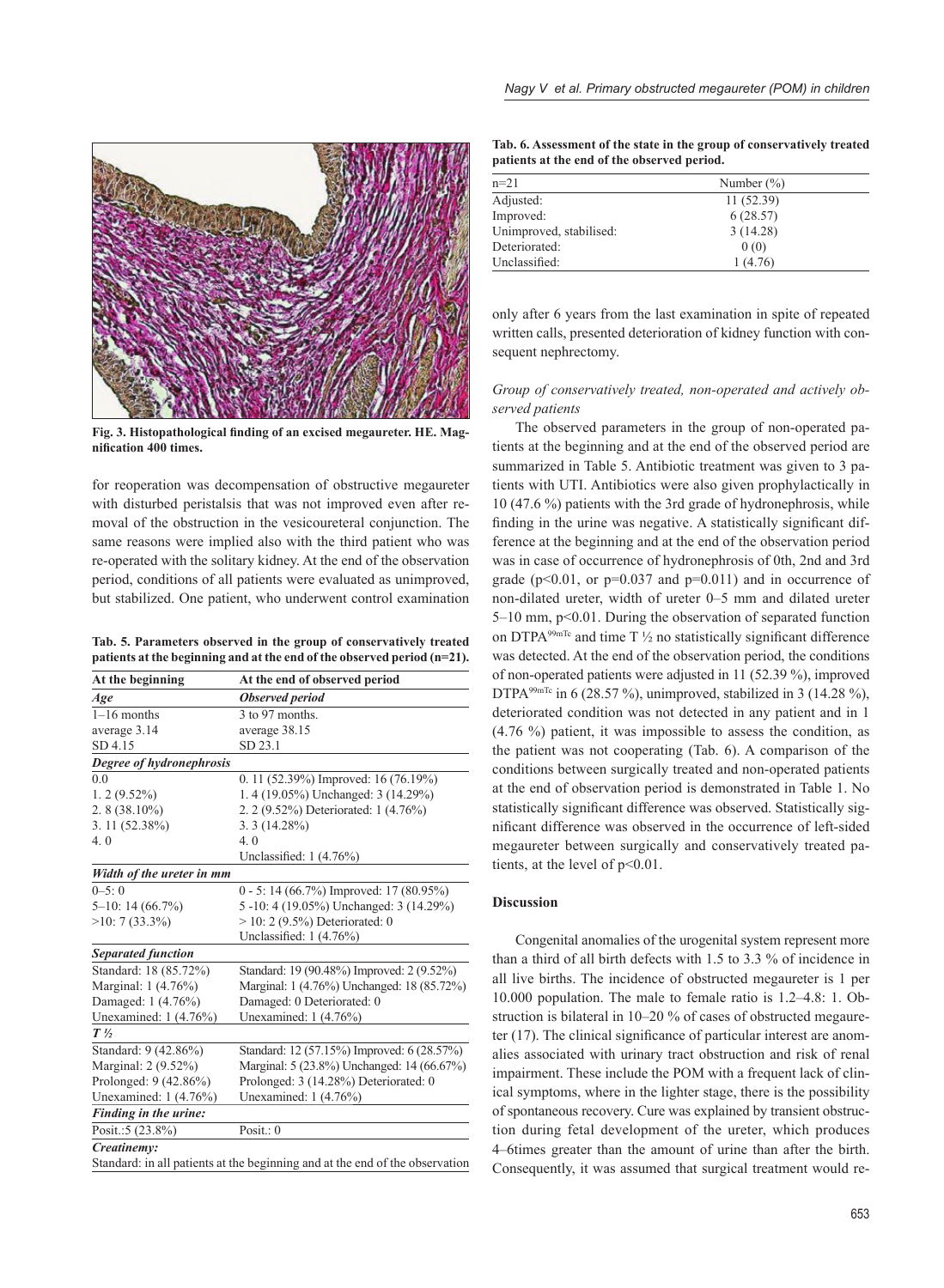#### 650 – 656

quire only about 10 % of patients with POM (23). There is no doubt about indication of surgical treatment for this anomaly in POM of high level, in functional kidney damage or complicated UTI (20, 28). The management of the treatment of POM is still controversial. There's consent among urologists, that surgical correction is necessary in case of significant anatomical obstruction of POM, which is defined as a obstructive uropathy when the kidney exhibited stasis and large pelvic and caliceal dilatation (19, 26). On the other hand, when the kidney was subnormal or slightly dilated on urography (IVP), the patients were not operated on in the hope of a spontaneous improvement of the megaureter (19). However, there is also information concerning successful nonoperative treatment followed by spontaneous remission of this congenital anomaly. The problem lies within an exact identification of the significant blockage of the urine flow in ureter  $(26, 30)$ . Koff defined an UPJ obstruction as "any restriction to urinary flow that, if left untreated, will damage kidney function..." (11), in our cases below 40 %. Probably, this definition can be used also in patients with POM (9). This is why an unreasonable waiting possibly causing permanent damage to the kidneys may not represent an acceptable method of treatment. Congenital defects of urogenital system can be detected by ultrasound as early as 15–17 weeks of gestation (13). This method of surveillance detects a significant fetal anomaly in  $1\%$  of pregnancies, of which 20–30 % of cases are genitourinary in origin and 50 % manifest as hydronephrosis. If not for prenatal USG detection, many of these urologic anomalies would manifest as they did in the past, later in life as pyelonephritis, symptomatic flank or abdominal pain, renal calculi, hypertension or even final-stage renal disease (15). In POM it is usually later, especially when the POM is associated with hydronephrosis. In our series of 45 children (52 ureters), we have antenatal with POM hydronephrosis diagnosed in 14 (31.12 %) patients, (in the Ist group  $-5$  surgically treated patients (20.83 %), which is significantly less than 79 % (14). Postnatal USG was diagnosed with POM together in 24 cases (53.34 %) (In IInd group – 14 cases in no operated group of patients (58.34 %). In five children (11.10 %) was megaureter diagnosed after clinical manifestations of disease (1x abdominal pain, which caused an operational review of the presumed acute appendicitis, twice after pyelonephritis, twice for UTI). In one patient (2.22 %), the megaureter was diagnosed incidentally and in further patient (2.22 %) by random tests for other than urological reasons. The smaller number of prenatally diagnosed POM reflected the lack of investigation by prenatal ultrasound screening, which in recent years has steadily improved. The need to improve antenatal screening, but also examination in the postnatal period results mainly from the risk of serious damage to kidney function in the absence of any symptoms in the first months of life, what we observed in our series of patients. Diagnosis of upper urinary tract dilatation respectively kidneys is only the first step. Distinguish its causes was already possible in the postnatal period by now less widely used X-rays methods such as excretory urography and to exclude reflux with retrograde and voiding cystography (7). X-ray examinations we used more frequently in the past because we did not always have available later radionu-

mide (10, 31). This estimate of absolute renal function has been used to differentiate obstructive dilatations with implications for the renal parenchyma from those without. They can reliably determine the presence of obstruction of the upper urinary tract but also kidney function assessed separately, irrespective of serum creatinine level, which in children increases after decreasion of GFR below 50 %. For more frequent use of surgical treatment at POM, as it is now usual, we had two main reasons. The first was the fear of permanent damage to the kidneys at a higher degree of dilatation of the ureter and hydronephrosis and the second reason was our uncertainty on the basis of our experience with treatment, which concerns the possibility of spontaneous recovery ad integrum in another group of patients with the disease, which has its anatomical resp. morphological basis. This was confirmed by histological examination results, when in all children from the previous and present file in the distal part of the resected ureter the excessive substitution of muscle tissue by collagen tissue was found (Fig. 5). In our previous study in 4 (5.8 %) from 69 children damage of renal function continued despite surgery and nephrectomy must be done (12). Therefore, as Peters et al (21) and Dvoracek et al (4), the conservative treatment was limited only to those patients where POM is associated with mild level of drain disorders and normal kidney function. In the indication for surgical treatment, it was necessary to resolve two major issues: at what age make a definitive treatment and surgical correction POM and when indicate a previous drainage upper urinary tract. It was clear that in neither issue we can take a strict opinion. We can accept the conventional wisdom that larger operations, unless indicated by the vital reasons, should not happen earlier than 3 month of life. This is also the age of our operated patients. Advantages of temporary drainage compare to definitive correction POM were fully confirmed in our previous study, whether in the treatment of pyelonephritis as well as decompression of the upper urinary tract with a significant reduction of the need for modeling at reimplanting (21). Concerning urinary diversion in obstructed megaureters in too young for surgery or in case of UTI there are in some cases for disposal or uretero-pyelocutaneostomy. Another possibility is the implementation of double J-stent – ureteral endoprosthesis (22, 32). For minimal invasiveness, ease and safety, however, we gave the priority in children with POM, like other authors, to percutaneous puncture nephrostomy (19, 5). Children with nephrostomy, if necessary and after informed consent of parents were without major problems regularly treated on outpatient basis. The most important question is to determine the presence of significant obstruction in the vesicoureteral junction (1) which if not treated, it leads to damage of kidney function. Surgical correction represented the standard therapy also in patients with incidentally discovered POM who did not present clinical symptoms of the disease (3). Spontaneous improvement of the POM in adults is rare and it already requires active surgical intervention (6). Surgical treatment was often limited to

clide methods. At the present, the X-ray examinations are used in exceptional cases because of the high radiation load. In the tactics of treatment there is also applying the DTPA scan, diuretic scintigraphy with <sup>131</sup>I-hippurate and <sup>99m</sup>Tc-MAG3 with furose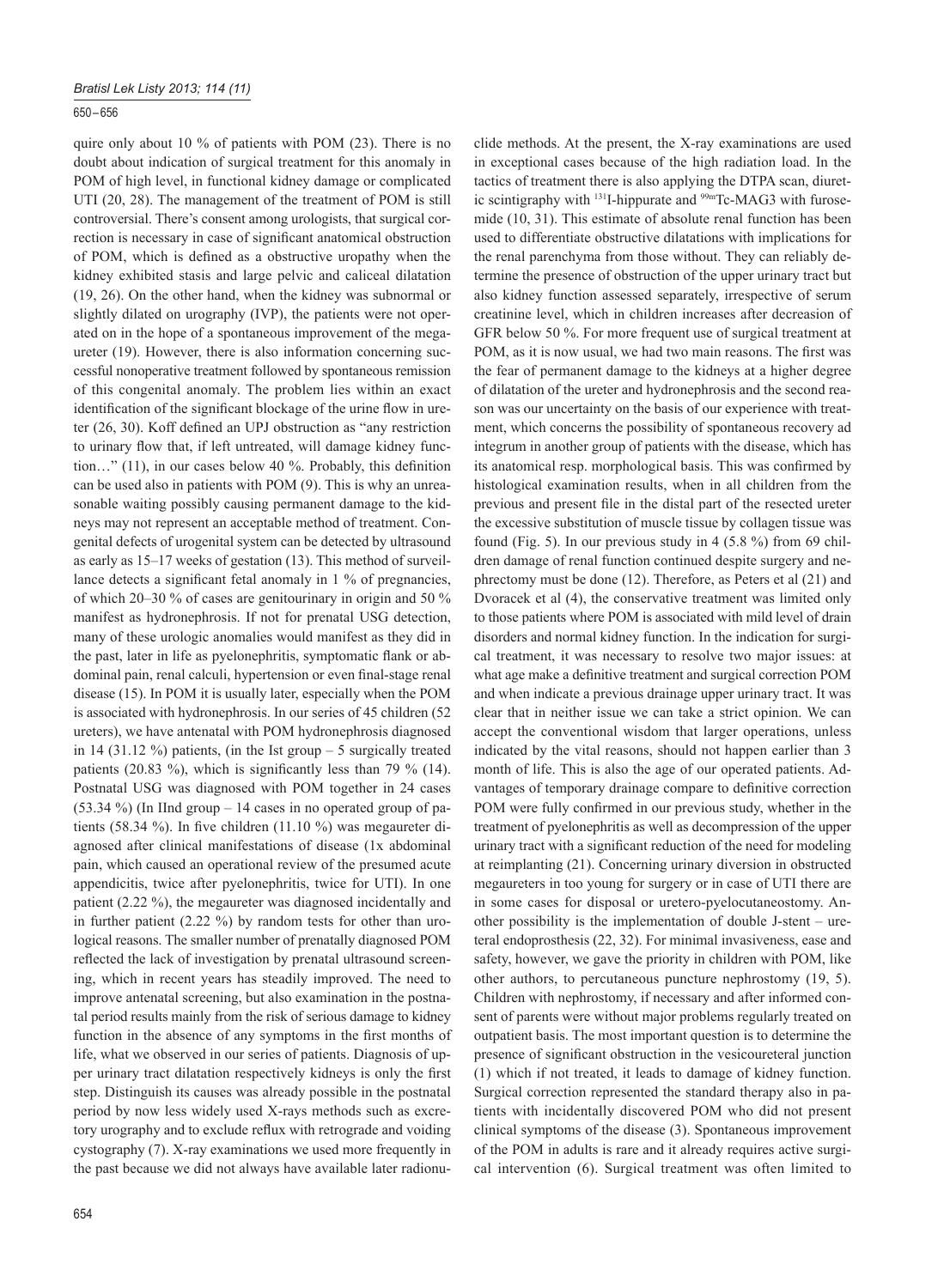nephrourectomy, or after an operational correction, it was not able to completely repair the kidney function with persisting renal insufficiency (8). The main criterion for indication of surgical treatment is a decline in separated renal function at the beginning or at the end of observation (27). There is not a clear answer concerning ATB prophylaxis in actively observed patients with primary obstructed megaureter. There is no consent for prophylactic use of ATB if the urine finding proves to be sterile. Roth et al  $(25)$ reported low (4.3 %) occurrence of UTI in patients with hydronephrosis of 3rd or 4th grade by obstructive megaureter or obstruction in ureteropelvic junction. ATB prophylaxis in all asymptomatic patients with POM was not regarded as reasonable. Song et al (29) in patients with hydronephrosis of 3rd or 4th grade based on obstruction in ureteropelvic junction or POM a 36.2 % incidence of the UTI was detected, in those who were not given ATB prophylaxis. Higher incidence (50 % vs 30.7 %), was in patients with POM in comparison with patients with obstruction in ureteropelvic junction. Accordingly, Baskin et al (3) published the results of long-term observations in patients originally reported by Keating (10), who were primarily treated conservatively. None of them presented deterioration of kidney function and deterioration of the degree of dilatation of kidney hollow system. Improvement of the degree of dilatation was present in  $66.6\%$  and finding stayed unchanged in 33.3 % patients (2). Rickwood et al (24) confirmed the reliability of the active observation of patients with prenatally diagnosed megaureter, even in cases in which, according to renographic criteria, this seemed obstructive. We have reached, within groups of our patients treated in both ways – surgically and conservatively, results comparable to published data (3, 9, 14, 19). A conservative treatment was indicated in patients with a lower degree of hydronephrosis and dilatation of ureter. Dilatation of ureter of over 10 mm and decrease in function of afflicted kidney are prognostic factors for the necessity of surgical treatment (14), that is to say megaureters with diameter smaller than 10 mm are adjusted in easier and faster way (16). Hendren´s reimplantations method, which was indicated in ureters with a diameter greater than  $10-12$  mm, the drainage conditions treatment proved in all children. Assuming conservation of nourishing changes and suture tightness, we considered it to be safe and reliable method. Therefore, we have not seen the reason, if necessary, modelling the ureter. High benefit of surgical treatment, we have seen in particular that led to the high percentage of treated patients ad integrum with minimal incidence of serious complications.

## **Conclusion**

The results of our study also with the smaller number of patients prove out the justness of the conservative treatment and active observation in patients with POM and lower level of the hydronephrosis and in patients with higher level of hydronephrosis without damage in the separated function in affected kidney without clinical symptoms of the complications linked to this disease. This enables avoiding overtreatment as well as to indicate an adequate surgical treatment in time. POM is a serious congenital

anomaly with risk of permanent damage to kidney function. Patients with damaged separated kidney function or clinical symptoms and complications are indicated surgical treatment. By an early indicated surgical treatment, a kidney function damage is minimised, its growth potential is maximised and possible complications are thus prevented. However, it will be necessary to verify these results in a bigger group of patients in prospective, randomized studies.

## **References**

**1. Aksness G, Imaji R, Dewan PA.** Primary megaureter: results of surgical treatment. ANZ J Surg 2002; 72: 877–880.

**2. Apocalypse GT, Oliveira EA, Rabelo EA, Diniz JS, Marino VS, Pereira AK et a.** Outcome of ureteropelvic junction obstruction identified by investigation of fetalhydronephrosis. Int Urol Nephrol 2003; 35 (4): 441–448.

**3. Baskin LS, Zderic SA, Snyder HM, Duckett JW.** Primary dilated megaureter: long-term followup. J Urol 1994; 152: 618–621.

**4. Dvořáček J.** Megaureters in children. Praha: ActaUniv Carol Med, 1998, 215p.

**5. Dvořáček J et al.** Urologie. II. Díl. Praha: IVS, 1998, 556–567.

**6. Halachmi S, Pillar G.** Congenital urological anomalies diagnosed in adulthood – management considerations. J Pediatr Urol 2008; 4  $(1): 2-7.$ 

**7. Hanna MK.** http: //www.mkhanna.com/book.html.

**8. Hemal AK, Ansari MS, Doddamani D, Gupta NP.** Symptomatic and complicated adult and adolescent primary obstructive megaureter – indications for surgery: analysis, outcome, and follow-up. Urology 2003; 61 (4): 703–707.

**9. Hoffman V.** Ultraschalldiagnostik in Pädiatrie und Kinderchirurgie. Leipzig:VEB Georg Thieme, 1989.

**10. Keating MA, Escala J, Snyder H McC, Heyman S, Duckett JW.** Changing concepts in management of primary obstructive megaureter. J Urol 1989; 142 (2Pt 2): 636–645.

**11. Koff SA.** Problematic ureteropelvic junction obstruction, J Urol 1987; 138 (2): 390.

**12. Kurcinová Z, Valanský L, Nagy V, Podracká Ľ.** Operative treatment of primary obstructive megaureter. Čes Urol 2000; 1: 18–21.

**13. Lettgen B, Kroptfl D, Bonzel KE, Meyer–Schwickerath M, Rascher W.** Primary obstructed megaureter in neonates.Treatment by temporary uretero–cutaneostomy. Br J Urol 1993; 72 (5).

**14. Liu HY, Dhillon HK, Yeung CK, Diamond DA, Duffy PG, Ransley**  PG. Clinical outcome and management of prenatally diagnosed primary megaureters. J Urol 1994; 152 (2Pt 2): 614–617.

**15. Liu DB, Edmondson JD.** Antenatal hydronephrosis (2008). http:// emedicine.medscape.com/article/1016305–print.

**16. McLelland DL, Retik AB, Bauer SB, Diamond DA, Atala A, Mandell J, Lebowitz RL, Borer JG, Peters CA.** Rate and predictors of spontaneous resolution of prenatally diagnosed primary nonrefluxingmegaureter. J Urol 2002; 168: 2177–2180.

**17. Mevorach, RA.** (2009). http: //emedicine.medscape.com/article/441734–print.